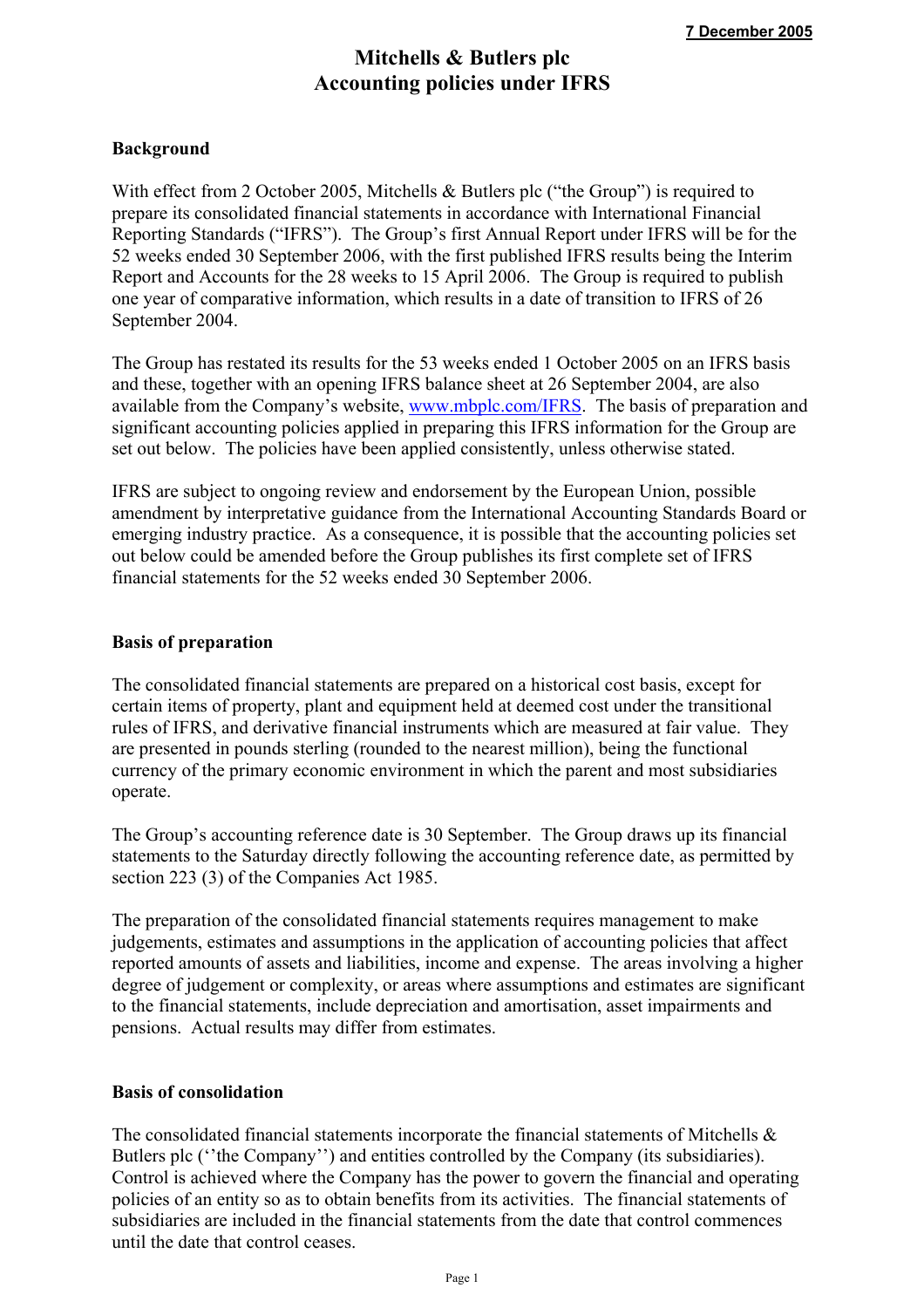Where necessary, adjustments are made to the financial statements of subsidiaries to bring their accounting policies into line with those used by the Group.

Inter-company transactions, balances and unrealised gains and losses on transactions between Group companies are eliminated on consolidation.

# **Intangible assets**

# **i Goodwill**

Goodwill arising in respect of acquisitions, being the excess of the purchase consideration over the fair value attributed to the separately identifiable assets and liabilities acquired, is stated at cost less any impairment in value. Goodwill is reviewed for impairment annually or more frequently if events or changes in circumstances indicate that the carrying value may be impaired. Any impairment is recognised immediately in the profit or loss account and is not subsequently reversed. On disposal of a subsidiary, the attributable amount of goodwill is included in the determination of the profit or loss on disposal.

Goodwill arising on acquisitions prior to 30 September 1998 was eliminated against reserves. In accordance with IFRS 3 'Business Combinations', such goodwill remains eliminated against reserves and is not included in determining any subsequent profit or loss on disposal.

Goodwill denominated in foreign currencies is translated into sterling at each balance sheet date and any movements are accounted for as set out under 'foreign currencies'.

## **ii Computer software**

Computer software and associated development costs, which is not an integral part of a related item of hardware, is capitalised as an intangible asset and amortised on a straight-line basis over its useful life. The period of amortisation ranges between three and ten years with the majority five years.

Internally generated computer software development costs are recognised as an intangible asset only if all of the following conditions are met: an asset is created that can be identified; it is probable that the asset will generate future economic benefits; and, the development costs can be measured reliably.

The carrying value of computer software is reviewed for impairment if events or changes in circumstances indicate the carrying value may not be recoverable.

## **Property, plant and equipment**

Property, plant and equipment is stated at historical cost or deemed cost less accumulated depreciation and any impairment in value. Properties that had been revalued prior to 26 September 2004, the date of transition to IFRS, are stated on the basis of deemed cost, being the revalued amount at the date of that revaluation.

Depreciation is charged to the income statement on a straight-line basis over the estimated useful lives of items of property, plant and equipment. Freehold land is not depreciated. Freehold and long leasehold properties are depreciated over 50 years from the date of acquisition to their estimated residual value. Leasehold properties are depreciated over the unexpired term of the lease where this is less than 50 years. The cost of plant, machinery, fixtures, fittings, and equipment is spread by equal instalments over the estimated life of the relevant assets, namely: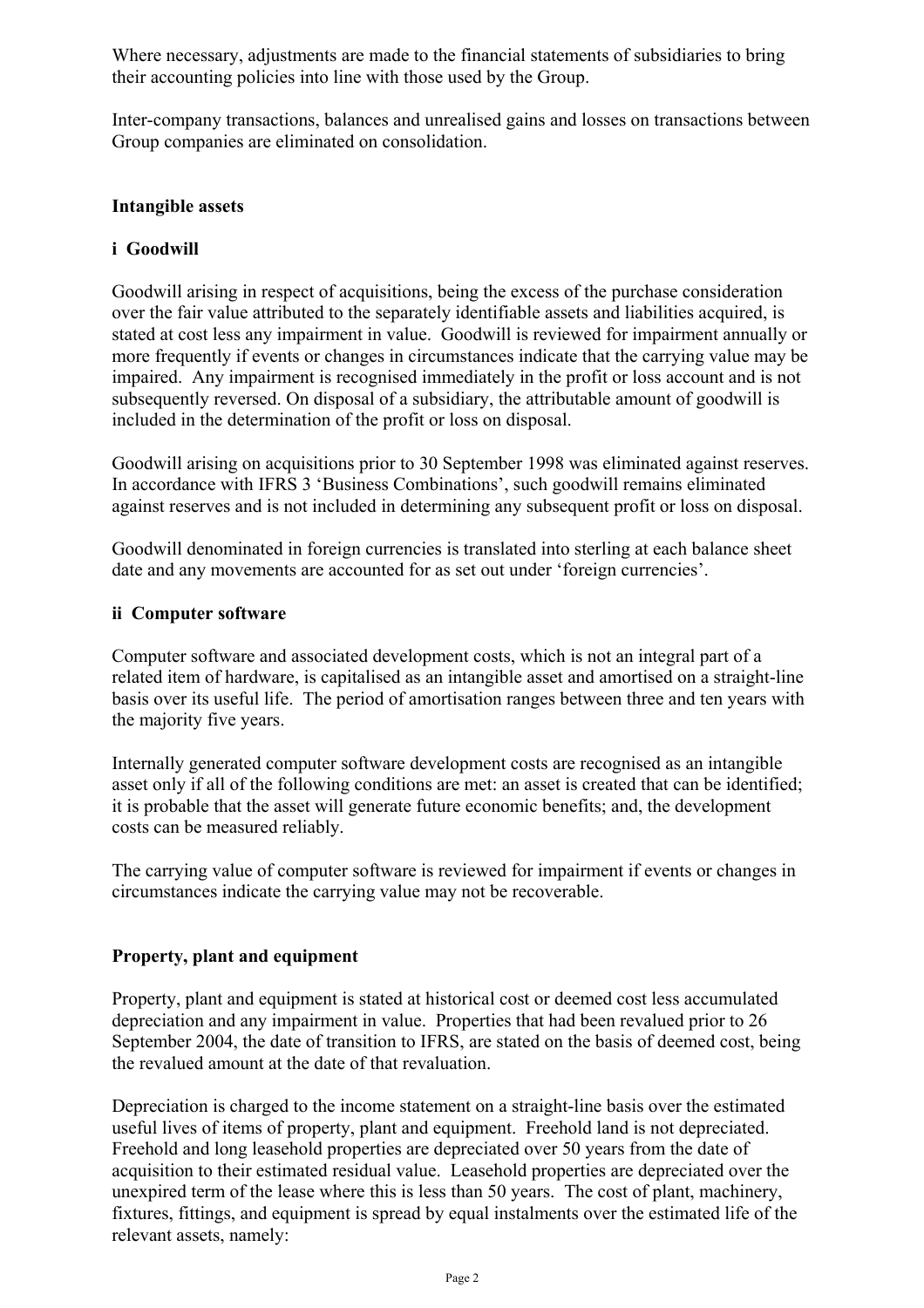| Equipment in retail outlets      | $3-20$ years |
|----------------------------------|--------------|
| Information technology equipment | 3-7 years    |
| Vehicles                         | 4-5 years    |
| Plant and machinery              | 4-20 years   |

Expected useful lives and residual values are reviewed each year and adjusted if appropriate.

Profits and losses on disposal of fixed assets are calculated as the difference between the net sales proceeds and the carrying amount of the asset at the date of disposal.

The carrying values of property, plant and equipment are reviewed on an outlet basis for impairment if events or changes in circumstances indicate that the carrying amount may not be recoverable. An impairment loss is recognised whenever the carrying amount of an outlet exceeds its recoverable amount. The recoverable amount is the higher of an outlet's fair value less costs to sell and value in use.

## **Assets held for sale**

When the value of an asset will be recovered through a sale transaction rather than continuing use, the asset is reclassified as held for sale. This condition is met when the sale is highly probable and the asset is available for immediate sale in its present condition. Management must be committed to the sale and completion should be expected within one year from the date of classification. Assets held for sale are valued at the lower of book value and fair value less costs to sell and are no longer depreciated.

## **Leases**

# **i Operating leases**

Leases in which substantially all the risks and rewards of ownership are retained by the lessor are classified as operating leases. Payments made under operating leases are charged to the income statement on a straight-line basis over the period of the lease. Lease incentives are recognised as a reduction in the rental expense over the lease term.

Premiums paid on acquiring a new lease are spread on a straight-line basis over the lease term. Such premiums are classified in the balance sheet as current or non-current prepayments.

# **ii Finance leases**

Leases in which the Group assumes substantially all the risks and rewards of ownership are classified as finance leases. Property, plant and equipment acquired by way of finance lease are capitalised at the inception of the lease at an amount equal to the lower of their fair value and the present value of the minimum lease payments. The corresponding liability to the lessor is included in the balance sheet as a finance lease obligation.

# **Inventories**

Inventories are stated at the lower of cost and net realisable value. Work in progress is in respect of property development activities and includes the direct costs of the developments and associated professional fees.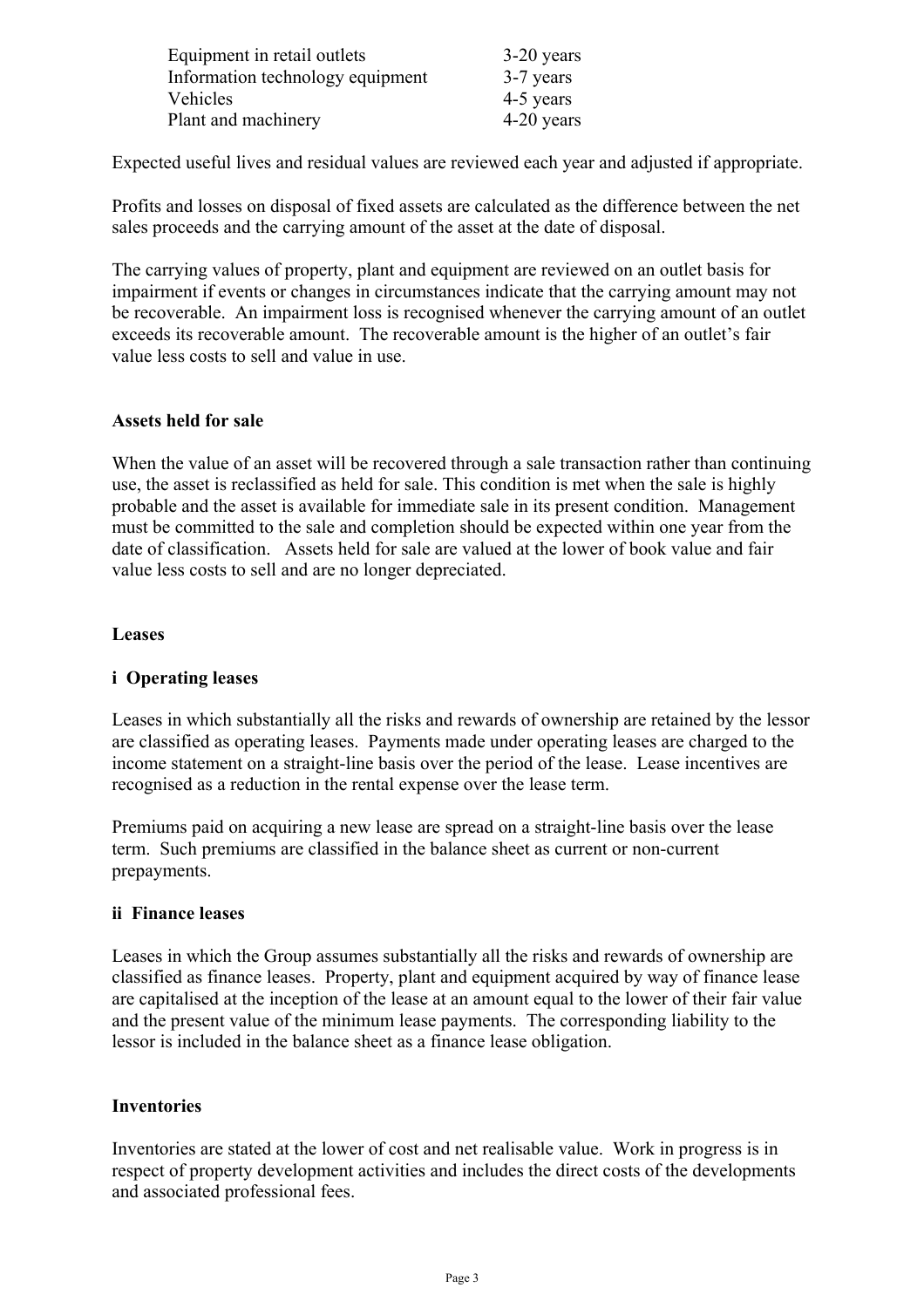# **Financial instruments**

# **i Trade and other receivables**

Trade and other receivables are recognised and carried at original cost less an allowance for any uncollectible amounts.

# **ii Cash and cash equivalents**

Cash and cash equivalents comprise cash at bank and in hand and other short term highly liquid deposits with an original maturity at acquisition of three months or less. Cash held on deposit with an original maturity at acquisition of more than three months is disclosed as current asset investments.

For the purposes of the cash flow statement, cash and cash equivalents consists of cash and cash equivalents as defined above, net of bank overdrafts that are repayable on demand and that are integral to the Group's cash management.

## **iii Trade and other payables**

Trade and other payables are recognised at original cost.

## **iv Borrowings**

Borrowings, which include the Group's secured loan notes, are stated initially at fair value (normally, the amount of the proceeds), net of issue costs. Finance costs, which are the difference between the net proceeds and the total amount of payments to be made in respect of the instruments, are allocated over the term of the debt using the effective interest method.

## **v Derivative financial instruments and hedge accounting**

The Group uses interest rate and currency swap contracts to hedge its exposures to changes in interest rates and exchange rates. These contracts are designated as cash flow hedges and hedge accounting is applied. Derivative financial instruments are not used for trading or speculative purposes.

Interest rate and currency swap contracts are initially measured at fair value on the contract date, and are remeasured to fair value at subsequent reporting dates. Fair value is calculated as the present value of the estimated future cash flows.

Changes in the fair value of derivative instruments that are designated and effective as hedges of future cash flows are recognised directly in equity. The cumulative gain or loss is transferred from equity and recognised in the income statement at the same time as the hedged transaction affects profit or loss. The ineffective part of any gain or loss is recognised in the income statement immediately.

Hedge accounting is discontinued when the hedging instrument expires or is sold, terminated, or no longer qualifies for hedge accounting. At that point, the cumulative gain or loss in equity remains in equity and is recognised in accordance with the above policy when the transaction affects profit or loss. If the hedged transaction is no longer expected to occur, the cumulative gain or loss recognised in equity is recognised in the income statement immediately.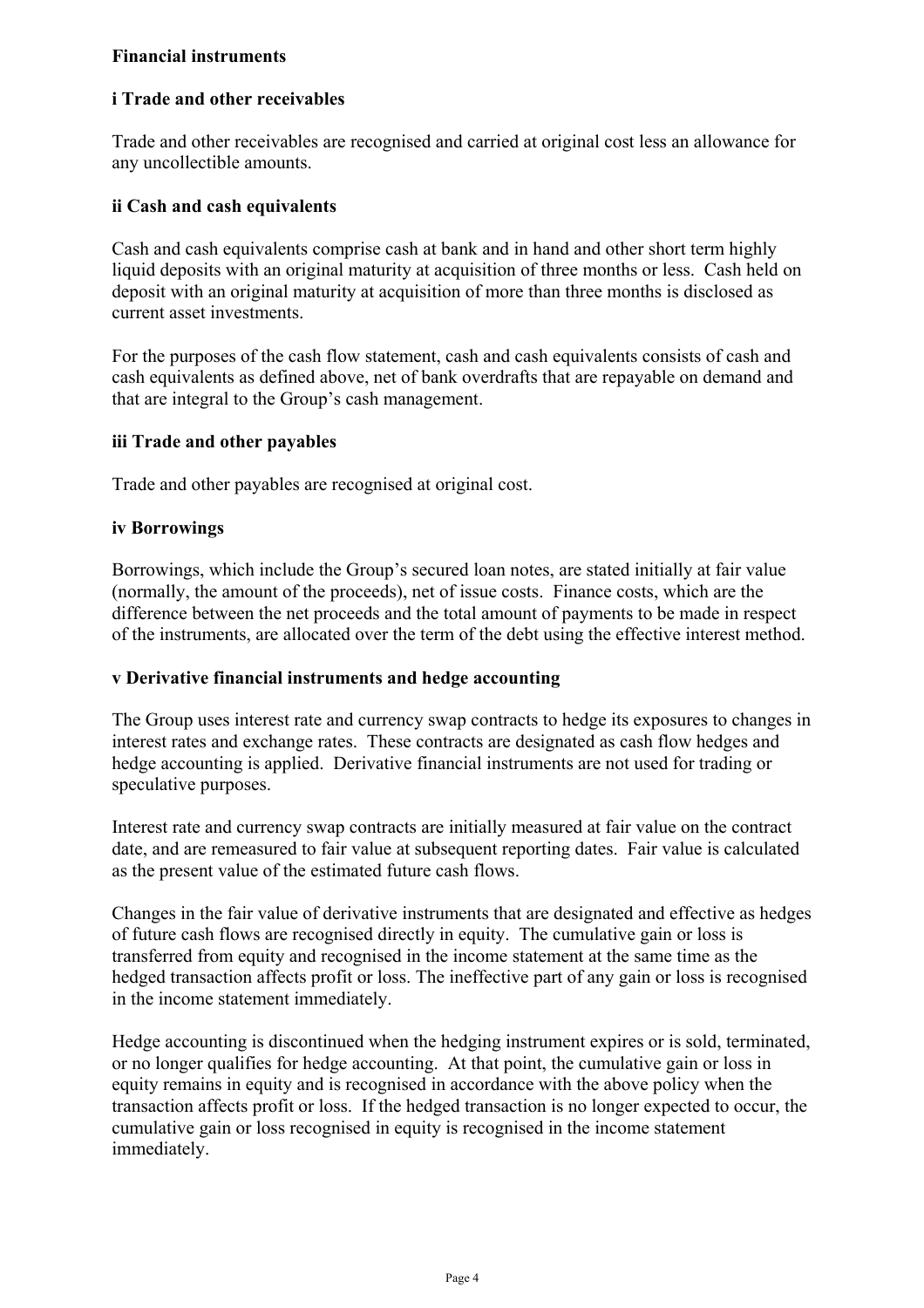## **vii Equity instruments**

Equity instruments issued by the Company are recorded at the fair value of the proceeds received, net of direct issue costs.

## **Foreign currencies**

Transactions in foreign currencies are recorded at the exchange rates ruling on the dates of the transactions. Monetary assets and liabilities denominated in foreign currencies are translated into the functional currency at the relevant rates of exchange ruling at the balance sheet date. Foreign exchange differences arising on translation are recognised in the income statement. Non-monetary assets and liabilities are measured at cost using the exchange rate on the date of the initial transaction.

On consolidation, the assets and liabilities of the Group's overseas operations are translated into sterling at the relevant rates of exchange ruling at the balance sheet date. The results of overseas operations are translated into sterling at weighted average rates of exchange for the period. Exchange differences arising from the translation of the results and the retranslation of opening net assets denominated in foreign currencies are taken directly to the Group's translation reserve. When an overseas operation is sold, such exchange differences are recognised in the income statement as part of the gain or loss on sale.

Goodwill and fair value adjustments arising on the acquisition of a foreign entity are treated as assets and liabilities of the foreign entity and translated at the closing rate.

## **Revenue**

Revenue is the value of goods and services sold to third parties as part of the Group's trading activities, after deducting sales-based taxes, coupons and staff discounts.

Approximately 90% of revenue comprises food and beverages sold in the Group's outlets. This revenue is recognised at the point of sale to the customer.

Other outlet revenue is either recognised at the point at which services are rendered in respect of accommodation sales and bowling income or in the period in which it is earned in the case of machine income, franchise fees and rental income.

Revenue in respect of property developments is recognised when the outcome of the development can be reasonably foreseen, which, in most instances, will occur when a contract for sale has been exchanged.

## **Tax**

The income tax expense represents both the income tax payable, based on profits for the year, and deferred tax. Income tax is recognised in the income statement except when it relates to items charged or credited directly to equity, in which case the income tax is also charged or credited to equity.

Current tax is the expected tax payable on the taxable profit for the year, using tax rates enacted or substantively enacted at the balance sheet date, and any adjustment to expected tax payable in respect of previous years.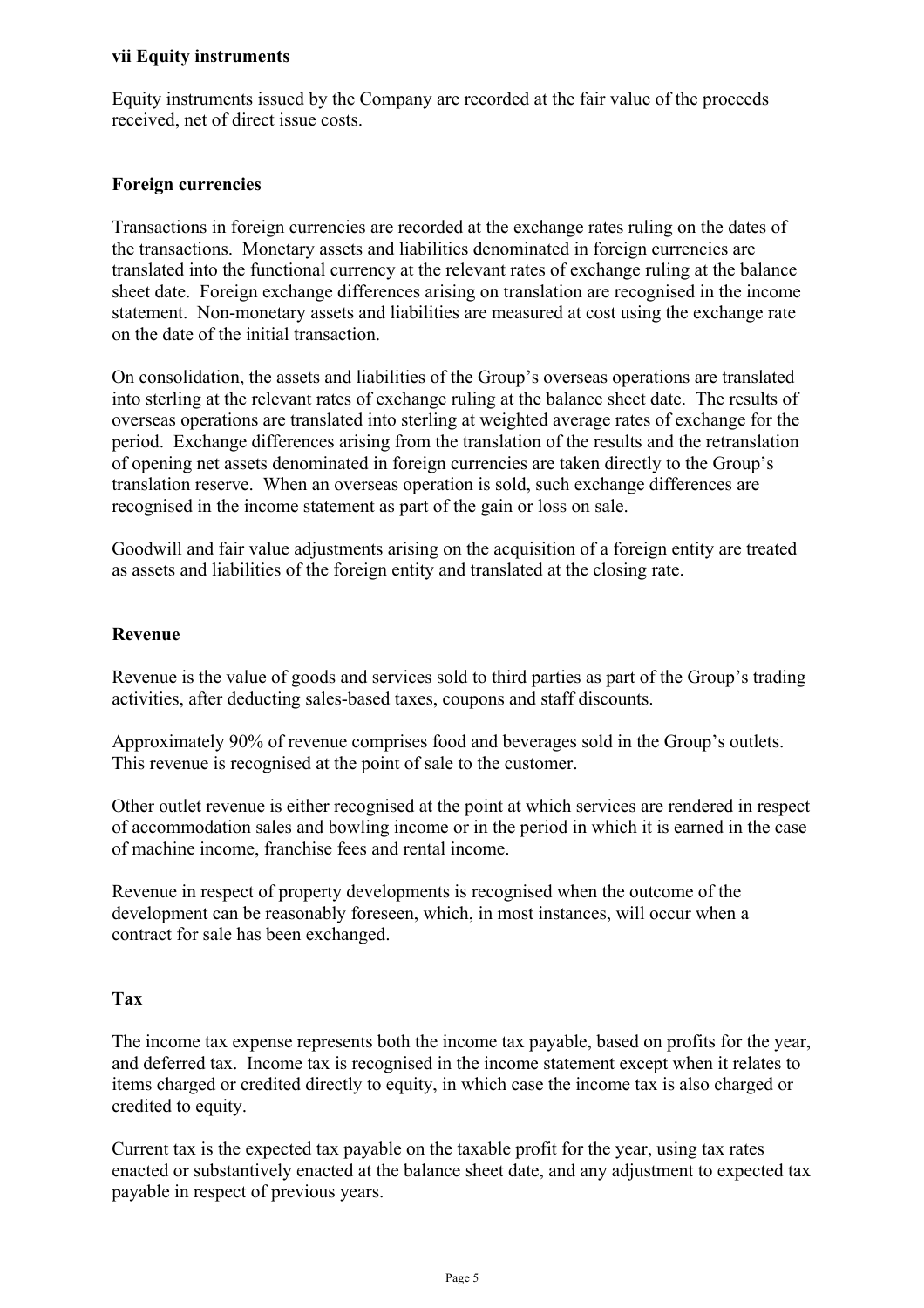Deferred tax is provided in full, using the balance sheet liability method, on temporary differences between the carrying amounts of assets and liabilities for financial reporting purposes and the amount of their tax bases. No deferred tax is recognised if the temporary timing difference arises from goodwill or the initial recognition of an asset or liability in a transaction that is not a business combination and, at the time of the transaction, affects neither the accounting profit nor taxable profit or loss. The amount of deferred tax provided is based on the expected manner of realisation or settlement of the carrying amount of assets and liabilities, using tax rates enacted or substantively enacted at the balance sheet date.

Deferred tax assets are recognised only to the extent that it is probable that future taxable profits will be available against which the asset can be utilised. The carrying amount of deferred tax assets is reviewed at each balance sheet date and reduced to the extent that it is no longer probable that the related tax benefit will be realised. Any such reduction will be reversed to the extent that it becomes probable that sufficient taxable profits will be available.

# **Employee benefits**

# **i Pension obligations**

The Group has both defined benefit and defined contribution pension arrangements.

The liability recognised in the balance sheet in respect of the Group's defined benefit arrangements is the present value of the defined benefit obligation less the fair value of the scheme assets. The cost of providing benefits is determined using the projected unit credit method as determined annually by qualified actuaries. The current service cost, together with the cost of any benefits relating to past service, is charged to operating profit. The interest cost and the expected return on assets are shown as a net amount within finance income or finance expense. In accordance with the amendment to IAS 19, actuarial gains and losses are recognised in full in the period in which they occur in the statement of recognised income and expense, rather than the income statement.

For the defined contribution arrangements, the charge against profit is equal to the amount of contributions payable.

# **ii Share-based compensation**

The Group operates a number of equity-settled share-based compensation plans, whereby employees render services in exchange for shares or rights over shares. The cost of such awards is measured at fair value, excluding the effect of non market-based vesting conditions, on the date of grant. The expense is generally recognised over the vesting period based on the Group's estimate of the shares that will eventually vest and adjusted for the effect of non market-based vesting conditions. Fair values are calculated using a combination of Black Scholes, Binomial and Monte Carlo simulation models depending on the conditions attached to the particular share scheme.

The Group has taken advantage of the transitional provisions of IFRS 2 and applied its requirements to only those awards granted after 7 November 2002 that had not vested before 1 January 2005.

## **iii Short-term employee benefits**

The cost of short-term employee benefits, such as annual bonuses and holiday pay, are accrued and recognised in the period in which the employee services are rendered.